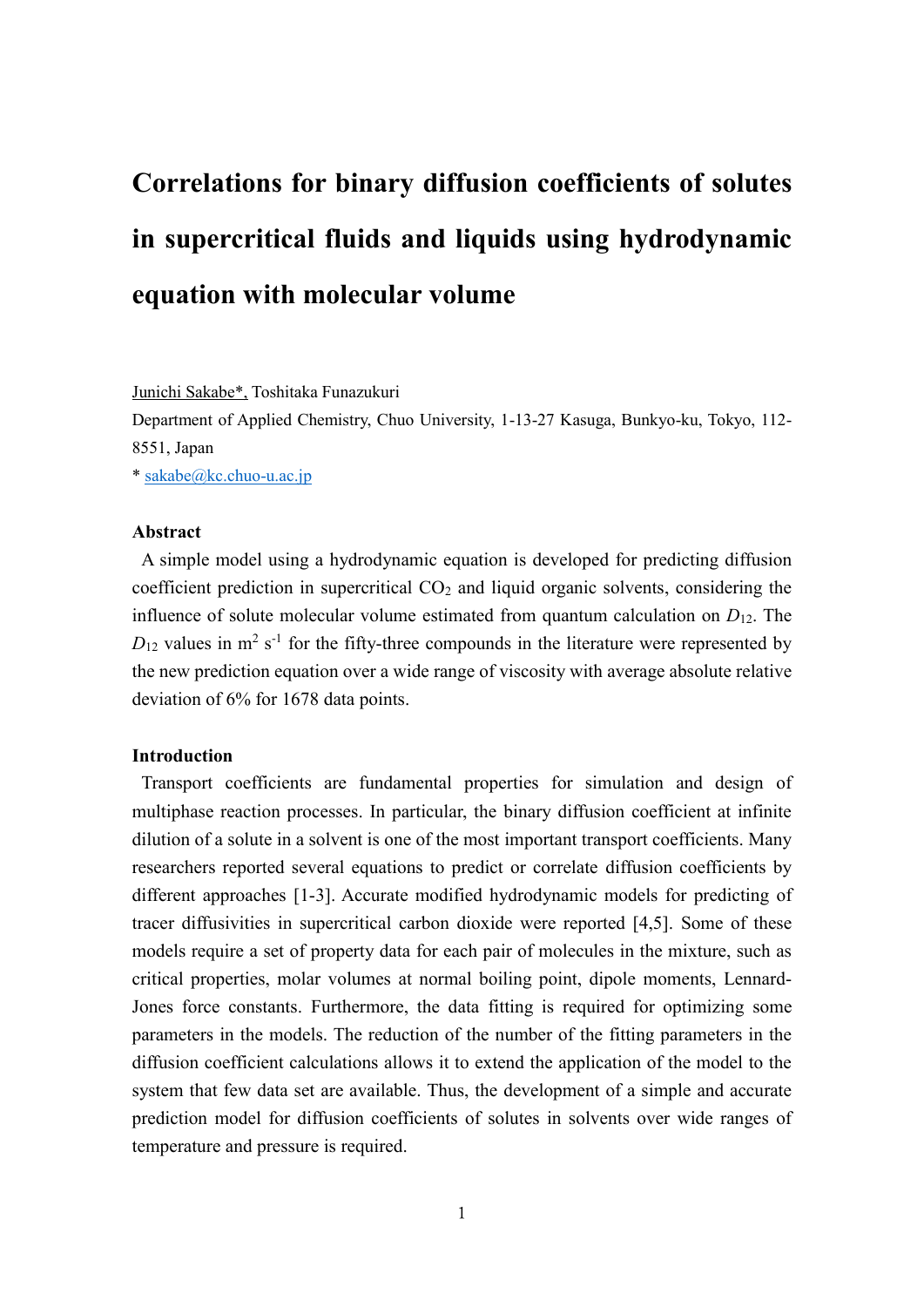A simple and accurate correlation model, a modified hydrodynamic equation, was presented, in our previous work [6]. The model proved the necessity of consideration of solute molecular sizes for the correlation. In particular, for acac metal complex compounds, the diffusion coefficients were dependent on not solute molecular weight but the number of ligand in the complex molecules. In this work, a new prediction model for binary diffusion coefficients of solutes is proposed. It is appropriate for liquid and supercritical phases over wide ranges of temperature and pressure. Moreover, the model is applicable to systems consisting of polar and non-polar, small and large, light and heavy and metal complex molecules. The model is based on a hydrodynamic equation model, and contains only one parameter: the molecular volume of a solute. The molecular volumes of solutes were obtained by quantum calculation based on conductor-like screening model (COSMO) [7]. The binary diffusion coefficients of solutes in a wide range of viscosity were predicted by this model using the hydrodynamic equation. The calculation performance of the diffusion coefficient of solutes in liquid and supercritical phase was investigated.

#### **Model development**

The relationship between  $D_{12}$  and temperature (*T*) and solvent viscosity ( $\eta_1$ ) based on the hydrodynamic theory can be assumed as follows [8]:

$$
D_{12} \propto \frac{T}{\eta_1} \tag{1}
$$

 $D_{12}$  values were almost the same values for the metal complexes having the same number of the acac ligand: the solute molecular sizes (*V*), irrespective of molecular weights [6].

$$
D_{12} \propto \frac{1}{V} \tag{2}
$$

The final  $D_{12}$  model is obtained from Eq. 1 and 2.

$$
(D_{12}/T)V \propto 1/\eta_1 \tag{3}
$$

This model requires temperature, viscosity of solvent and molecular volume. The viscosity is calculated from empirical equations. The molecular volume is obtained from quantum calculation using COSMO.

## **Results and discussions**

Fig. 1 indicates the relationship between molecular volume estimated from quantum calculation and *D*<sup>12</sup> in supercritical carbon dioxide at 313 K and 11 MPa for the literature data [9]. The data details are listed in Table 1. The data for polar and metal complex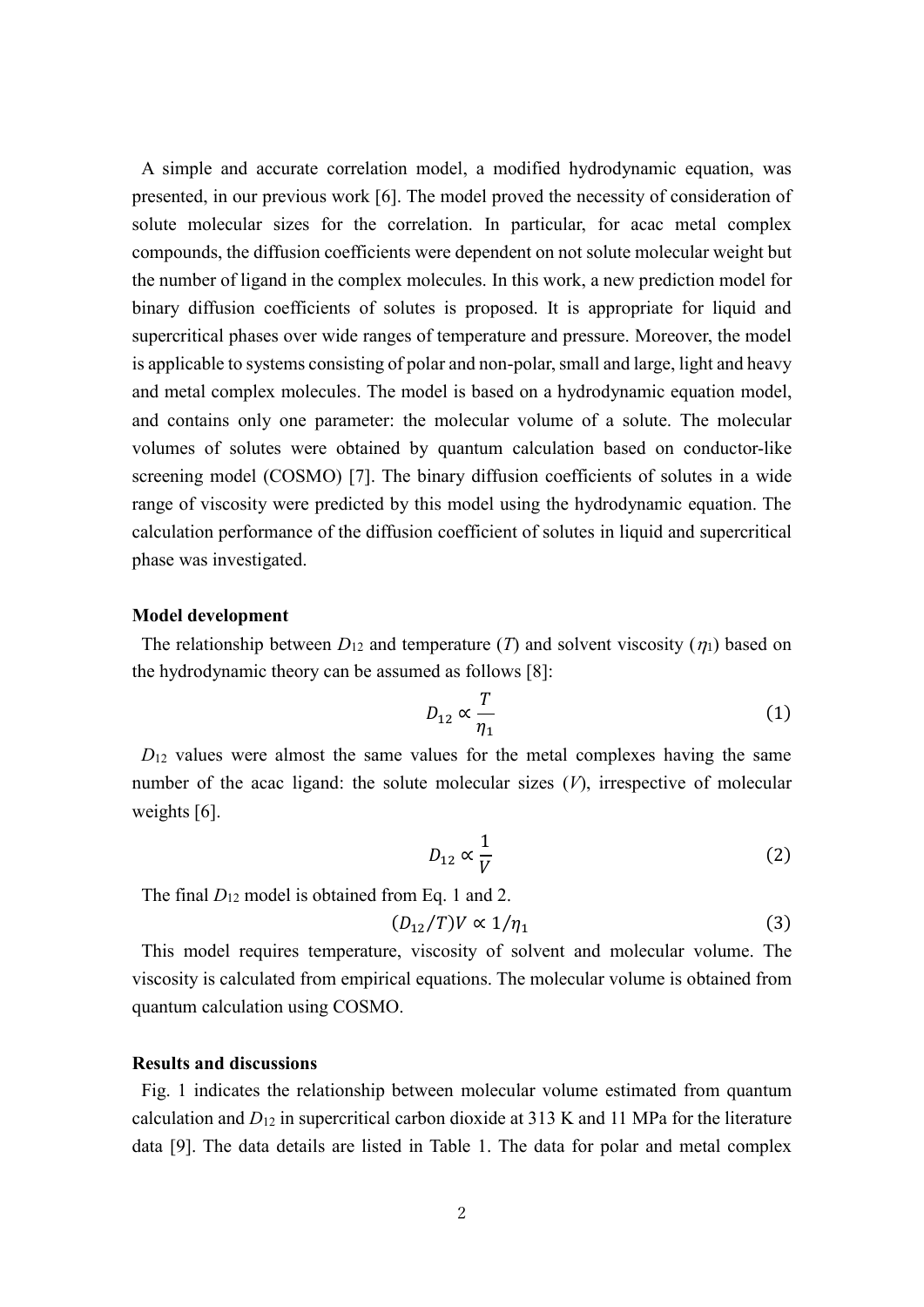compounds are represented by the straight line with a slope of -0.5 over a wide range of molecular volumes from 2.9 to  $100 \times 10^{-5}$  m<sup>3</sup> mol<sup>-1</sup>.

Fig. 2 shows the correlation plots of  $(D_{12}/T)V^{0.5}$  versus CO<sub>2</sub> viscosity for thirteen compounds (Benzoic acid, Methanol, Ethanol, 1-Propanol, 2-Propanol, Pd(acac)<sub>2</sub>, Co(acac)3, Oleic acid, Oleic acid ME, Oleic acid EE, Monoolein, Diolein and Triolein). All data are represented by the correlation in Eq.4.

$$
(D_{12}/T)V^{0.5} = 4.1807 \times 10^{-14} \eta_1^{-0.824}
$$
 (4)

where  $D_{12}$  is the diffusion coefficient (m<sup>2</sup> s<sup>-1</sup>), *T* is the absolute temperature (K), *V* is the solute molecular volume (m<sup>3</sup> mol<sup>-1</sup>) and  $\eta_1$  is the solvent viscosity (Pa s), respectively.

Tables 2 and 3 list the prediction results of the diffusion coefficients of the 54 compounds in supercritical carbon dioxide and liquid organic solvents using Eq. 4. The prediction performance of the model is evaluated by the average absolute relative deviation (*AARD*) with the experimental data.

$$
AARD \quad (\%) = \frac{100}{N} \sum_{i=1}^{N} \frac{\left| D_{12}^{\text{exp.}} - D_{12}^{\text{cal.}} \right|}{D_{12}^{\text{exp.}}} \tag{5}
$$

where superscripts exp. and calc. are the experimental data and predicted results, respectively. *N* denotes the number of the data point of the  $D_{12}$ .

Fig. 3 shows the prediction results of the pressure dependence on the diffusion  $coefficients$  for metal complex compounds  $(Co (acac))$  and  $Copper(II)$ trifluoroacetylacetonate) in Fig. 3a and large and small compounds (methanol and trinervonin) in Fig. 3b.

Table 1

The values of molecular weight, molecular volume and diffusion coefficient of various compounds.

| Compound    | M    | $V(10^{-5} \text{ m}^3 \text{ mol}^{-1})$ | $D_{12}$ (10 <sup>-8</sup> m <sup>2</sup> s <sup>-1</sup> ) |
|-------------|------|-------------------------------------------|-------------------------------------------------------------|
| Methanol    | 32   | 2.917                                     | 2.55                                                        |
| Ethanol     | 46.1 | 4.220                                     | 2.147                                                       |
| Acetone     | 58.1 | 5.188                                     | 1.926                                                       |
| 1-Propanol  | 60.1 | 5.545                                     | 1.874                                                       |
| 2-Propanol  | 60.1 | 5.560                                     | 1.91                                                        |
| 2-Butanone  | 72.1 | 6.457                                     | 1.74                                                        |
| Benzene     | 78.1 | 6.632                                     | 1.856                                                       |
| 2-Pentanone | 86.1 | 7.795                                     | 1.587                                                       |
| 3-Pentanone | 86.1 | 7.727                                     | 1.623                                                       |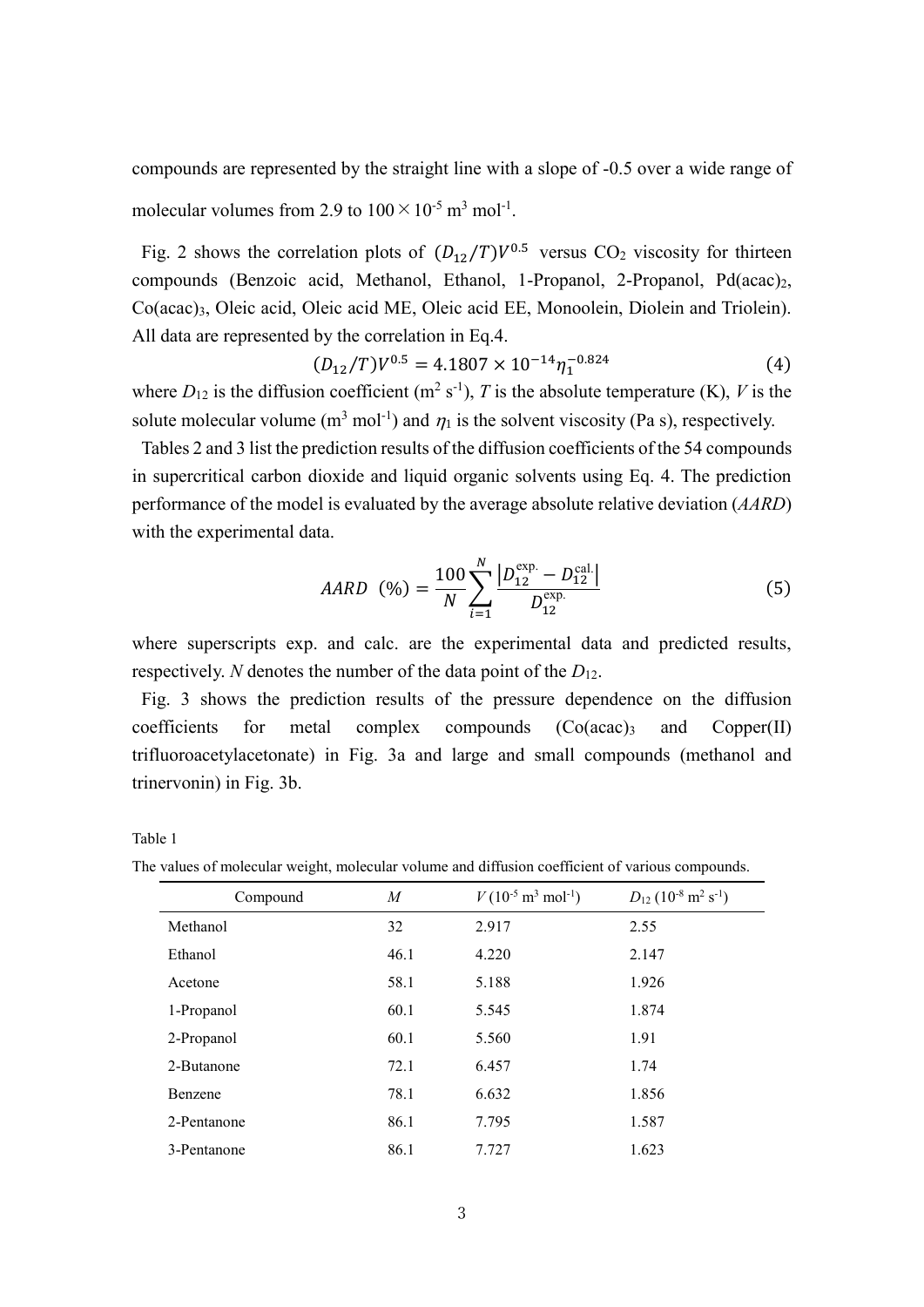| Phenol                               | 94.1   | 7.276   | 1.561 |
|--------------------------------------|--------|---------|-------|
| Benzoic acid                         | 122.1  | 8.883   | 1.367 |
| Vitamin $K_3$                        | 172.2  | 12.345  | 1.227 |
| $\alpha$ -Linolenic acid             | 278.4  | 24.572  | 0.832 |
| y-Linolenic acid                     | 278.4  | 24.279  | 0.805 |
| Linoleic acid                        | 280.4  | 25.723  | 0.803 |
| Oleic acid                           | 282.5  | 25.060  | 0.807 |
| Elaidic acid                         | 282.5  | 25.062  | 0.809 |
| $\nu$ -Linolenic acid methyl ester   | 292.5  | 25.652  | 0.924 |
| Linoleic acid methyl ester           | 294.5  | 26.829  | 0.848 |
| Oleic acid methyl ester              | 296.5  | 26.450  | 0.864 |
| Elaidic acid methyl ester            | 296.5  | 26.394  | 0.864 |
| EPA                                  | 302.5  | 26.664  | 0.784 |
| Arachidonic acid                     | 304.5  | 26.985  | 0.776 |
| $\alpha$ -Linolenic acid ethyl ester | 306.5  | 27.437  | 0.828 |
| $\nu$ -Linolenic acid ethyl ester    | 306.5  | 26.871  | 0.89  |
| Linoleic acid ethyl ester            | 308.5  | 28.037  | 0.841 |
| Oleic acid ethyl ester               | 310.5  | 27.712  | 0.856 |
| Elaidic acid ethyl ester             | 310.5  | 27.710  | 0.849 |
| <b>DHA</b>                           | 328.5  | 28.811  | 0.831 |
| DHA methyl ester                     | 342.5  | 30.039  | 0.812 |
| DHA ethyl ester                      | 356.5  | 31.320  | 0.81  |
| Monoolein                            | 356.5  | 29.242  | 0.735 |
| $\alpha$ -Tocopherol                 | 430.7  | 36.880  | 0.765 |
| $\beta$ -Carotene                    | 536.9  | 46.955  | 0.561 |
| Dilinolein                           | 617    | 53.191  | 0.602 |
| Diolein                              | 621    | 53.719  | 0.601 |
| Ubiquinone CoQ10                     | 863.4  | 75.230  | 0.516 |
| Trilinolenin                         | 873.4  | 75.853  | 0.512 |
| Trilinolein                          | 879.4  | 76.742  | 0.522 |
| Triolein                             | 885.4  | 77.595  | 0.53  |
| Trielaidin                           | 885.4  | 77.407  | 0.53  |
| Triarachidonin                       | 951.5  | 84.069  | 0.508 |
| Trierucin                            | 1053.8 | 93.650  | 0.457 |
| Trinervonin                          | 1137.9 | 100.984 | 0.433 |
| Li(acac)                             | 106.1  | 8.331   | 1.672 |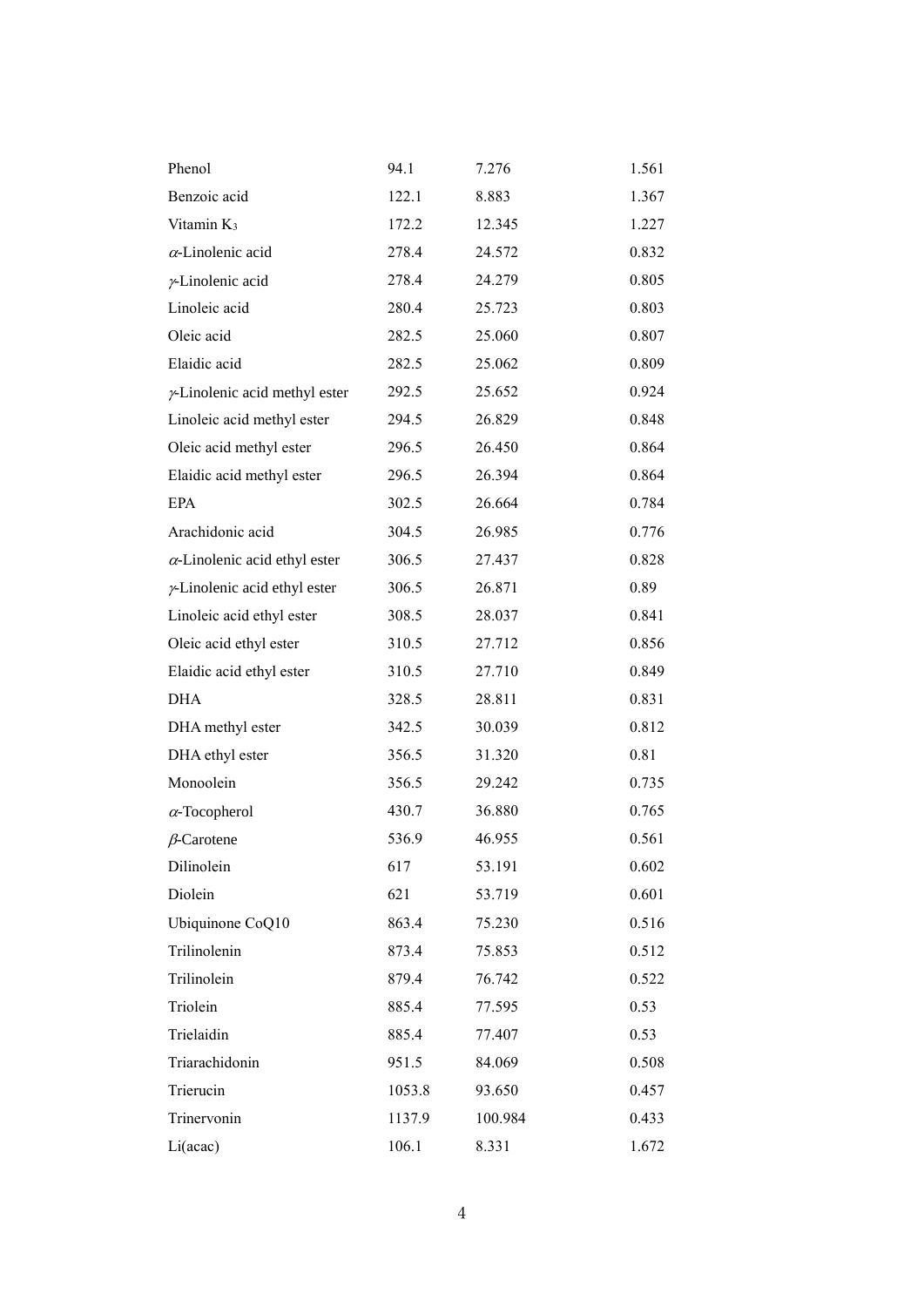| Ferrocene               | 186   | 11.675 | 1.376 |
|-------------------------|-------|--------|-------|
| 1,1'-Dimethyl-ferrocene | 214.1 | 14.095 | 1.209 |
| Pd(acac) <sub>2</sub>   | 304.6 | 16.255 | 0.971 |
| Al(acac) <sub>3</sub>   | 324.3 | 21.881 | 0.925 |
| Cr(acac) <sub>3</sub>   | 349.3 | 21.856 | 0.852 |
| $Pt (acac)_2$           | 393.3 | 16.244 | 0.935 |
| $Co(\text{acac})_3$     | 356.3 | 24.806 | 0.877 |

## Table 2

Prediction results for diffusion coefficient of 53 compounds in supercritical carbon dioxide.

| Compound                 | $\boldsymbol{M}$ | $V(10^{-5} \text{ m}^3 \text{ mol}^{-1})$ | $AARD$ (%) |
|--------------------------|------------------|-------------------------------------------|------------|
| 1,1'-Dimethylferrocene   | 214.1            | 14.095                                    | 8.13       |
| 1,2-Dichlorobenzene      | 147.0            | 9.270                                     | 6.63       |
| 1,3-Divinylbenzene       | 130.2            | 11.155                                    | 1.25       |
| 1-Hexadecene             | 224.4            | 21.686                                    | 8.78       |
| 1-Methylnaphthalene      | 142.2            | 11.331                                    | 17.39      |
| 1-Propanol               | 60.1             | 5.545                                     | 3.81       |
| 2,4-Dimethylphenol       | 122.2            | 9.902                                     | 11.86      |
| 2,6-Dimethylnaphthalene  | 156.2            | 12.697                                    | 2.24       |
| 2,7-Dimethylnaphthalene  | 156.2            | 12.725                                    | 4.34       |
| 2-Bromoanisole           | 187.0            | 10.418                                    | 12.21      |
| 2-Butanone               | 72.1             | 6.457                                     | 4.70       |
| 2-Ethyltoluene           | 120.2            | 10.477                                    | 2.84       |
| 2-Fluoroanisole          | 126.1            | 9.232                                     | 11.04      |
| 2-Pentanone              | 86.1             | 7.795                                     | 5.39       |
| 2-Propanol               | 60.1             | 5.560                                     | 3.75       |
| 2-Propanone              | 58.1             | 5.188                                     | 3.25       |
| 3-Ethyltoluene           | 120.2            | 10.441                                    | 3.10       |
| 3-Pentanone              | 86.1             | 7.727                                     | 5.76       |
| 4-Ethyltoluene           | 120.2            | 10.609                                    | 2.42       |
| Acetone                  | 58.1             | 5.188                                     | 4.93       |
| Allylbenzene             | 118.2            | 10.309                                    | 3.59       |
| $\alpha$ -Linolenic acid | 278.5            | 24.572                                    | 2.27       |
| Anisole                  | 108.1            | 8.707                                     | 6.83       |
| Arachidonic acid         | 304.5            | 26.985                                    | 4.38       |
| Benzene                  | 78.1             | 6.632                                     | 11.39      |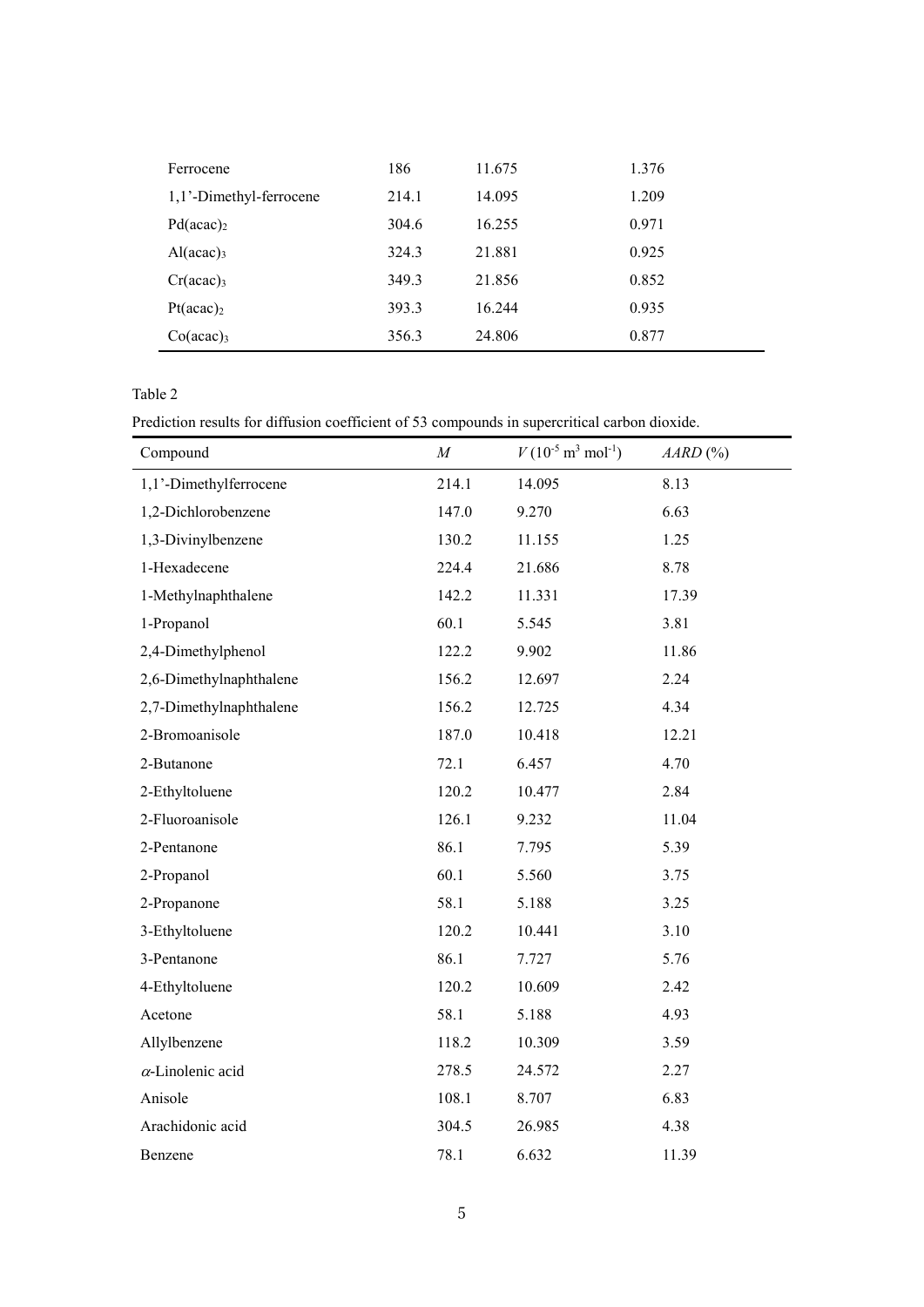| Benzoic acid                        | 122.1  | 8.883   | 3.00  |
|-------------------------------------|--------|---------|-------|
| $Co(acac)_3$                        | 356.3  | 24.806  | 3.07  |
| Copper(II) trifluoroacetylacetonate | 369.7  | 19.009  | 5.42  |
| <b>DHA</b>                          | 328.5  | 28.811  | 7.40  |
| Diolein                             | 622.0  | 53.719  | 5.27  |
| <b>EPA</b>                          | 302.5  | 26.664  | 4.57  |
| Ethanol                             | 46.1   | 4.220   | 2.80  |
| Ferrocene                           | 186.0  | 11.675  | 6.98  |
| Linoleic acid                       | 280.5  | 25.723  | 2.31  |
| Methanol                            | 32.0   | 2.917   | 3.28  |
| Monoolein                           | 356.6  | 29.242  | 5.84  |
| Naphthalene                         | 128.2  | 10.108  | 15.22 |
| n-Butylbenzene                      | 134.2  | 11.952  | 1.42  |
| Oleic acid                          | 282.5  | 25.060  | 4.33  |
| Oleic acid ethyl ester              | 310.5  | 27.712  | 2.90  |
| Oleic acid methyl ester             | 296.5  | 26.450  | 3.04  |
| Pd(acac) <sub>2</sub>               | 304.6  | 16.255  | 2.90  |
| p-Dichlorobenzene                   | 147.0  | 9.356   | 7.52  |
| Phenol                              | 94.1   | 7.276   | 1.23  |
| tert-Butylbenzene                   | 134.2  | 11.854  | 3.77  |
| Triarachidonin                      | 951.5  | 84.069  | 12.05 |
| Trierucin                           | 1053.8 | 93.650  | 5.60  |
| Trinervonin                         | 1137.9 | 100.984 | 6.25  |
| Triolein                            | 885.4  | 77.595  | 8.17  |
| Ubiquinone (CoQ-10)                 | 863.4  | 75.230  | 6.82  |
| Vitamin K <sub>3</sub>              | 172.2  | 12.345  | 1.64  |
| $\alpha$ -Tocopherol                | 430.7  | 36.880  | 9.39  |
| $\beta$ -Carotene                   | 536.9  | 46.955  | 8.43  |

Table 3

Prediction results for diffusion coefficients of metal complex compounds in ethanol and hexane.

| Compound               | M      | $V(10^{-5} \text{ m}^3 \text{ mol}^{-1})$ | In ethanol<br>AARD (%) | In hexane<br>$AARD$ (%) |
|------------------------|--------|-------------------------------------------|------------------------|-------------------------|
| Ferrocene              | 186.04 | 11.675                                    | 8.83                   | 6.44                    |
| 1,1'-Dimethylferrocene | 214.09 | 14.095                                    | 6.55                   | 8.26                    |
| Ethylferrocene         | 214.08 | 14.331                                    | 7.89                   | 8.07                    |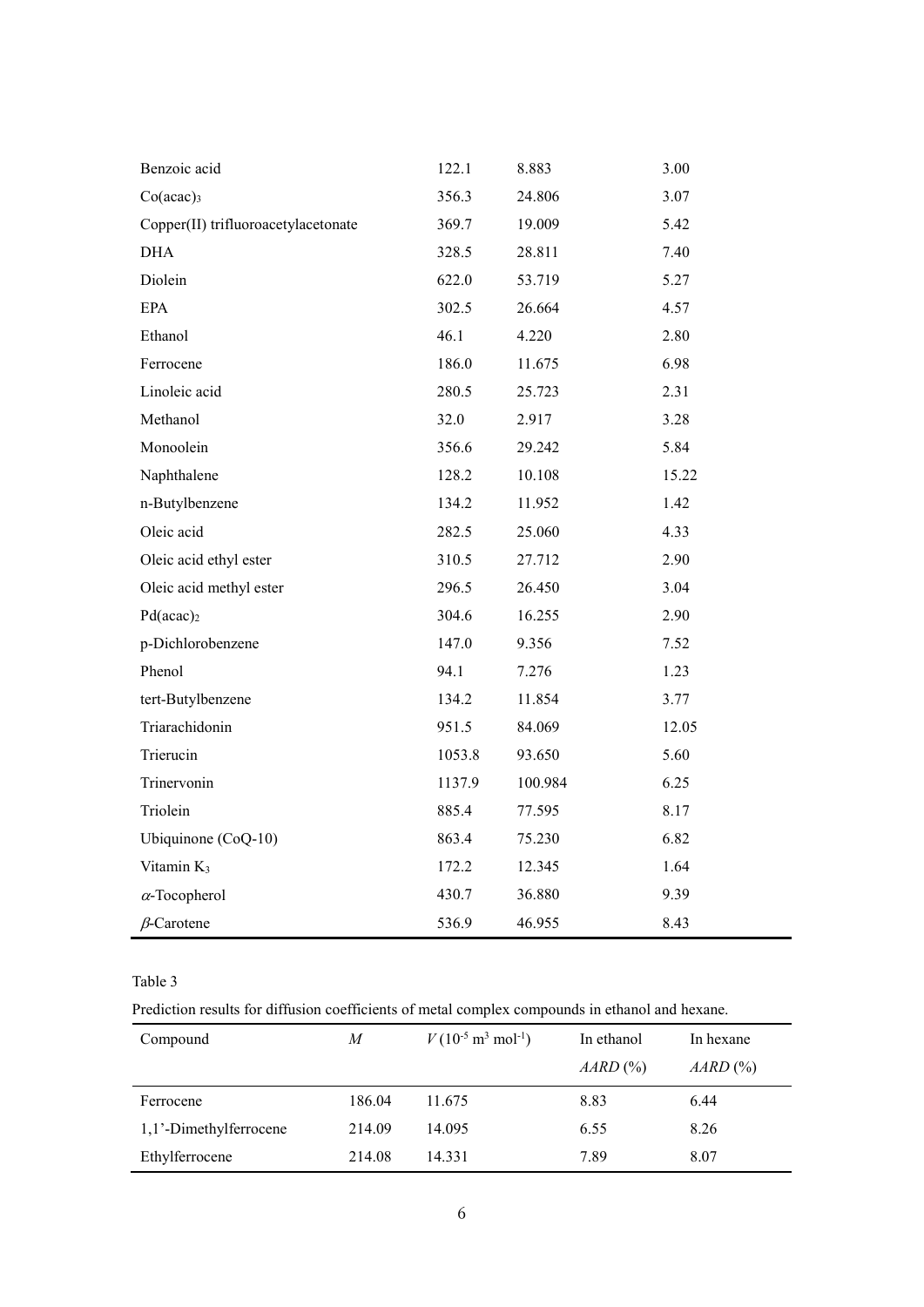



Fig. 1 Relationship between diffusion coefficient and molecular volume in supercritical carbon dioxide at 313 K and 11 MPa for various compounds listed in Table 1.

Fig. 2  $(D_{12}/T)V^{0.5}$  vs solvent viscosity for thirteen compounds.



Fig. 3 Prediction results of  $D_{12}$  for metal complex compounds and large and small compounds. (a) Co(acac)<sub>3</sub>: ○ and Copper(II) trifluoroacetylacetonate: □, (b) Methanol: ● and Trinervonin: ▲

## **Conclusion**

In this work, a new simple model to predict diffusion coefficients in supercritical and liquid solvents is proposed. In this modeling, the prediction of the diffusion coefficient in supercritical carbon dioxide and liquids can be conducted using the only molecular volume in the equation. The simple prediction model proposed in the present study involves a single parameter, which is a solute molecular volume calculated from quantum calculation using COSMO, and is considered as a useful tool for diffusion coefficients of various compounds in supercritical carbon dioxide and liquid organic solvents.